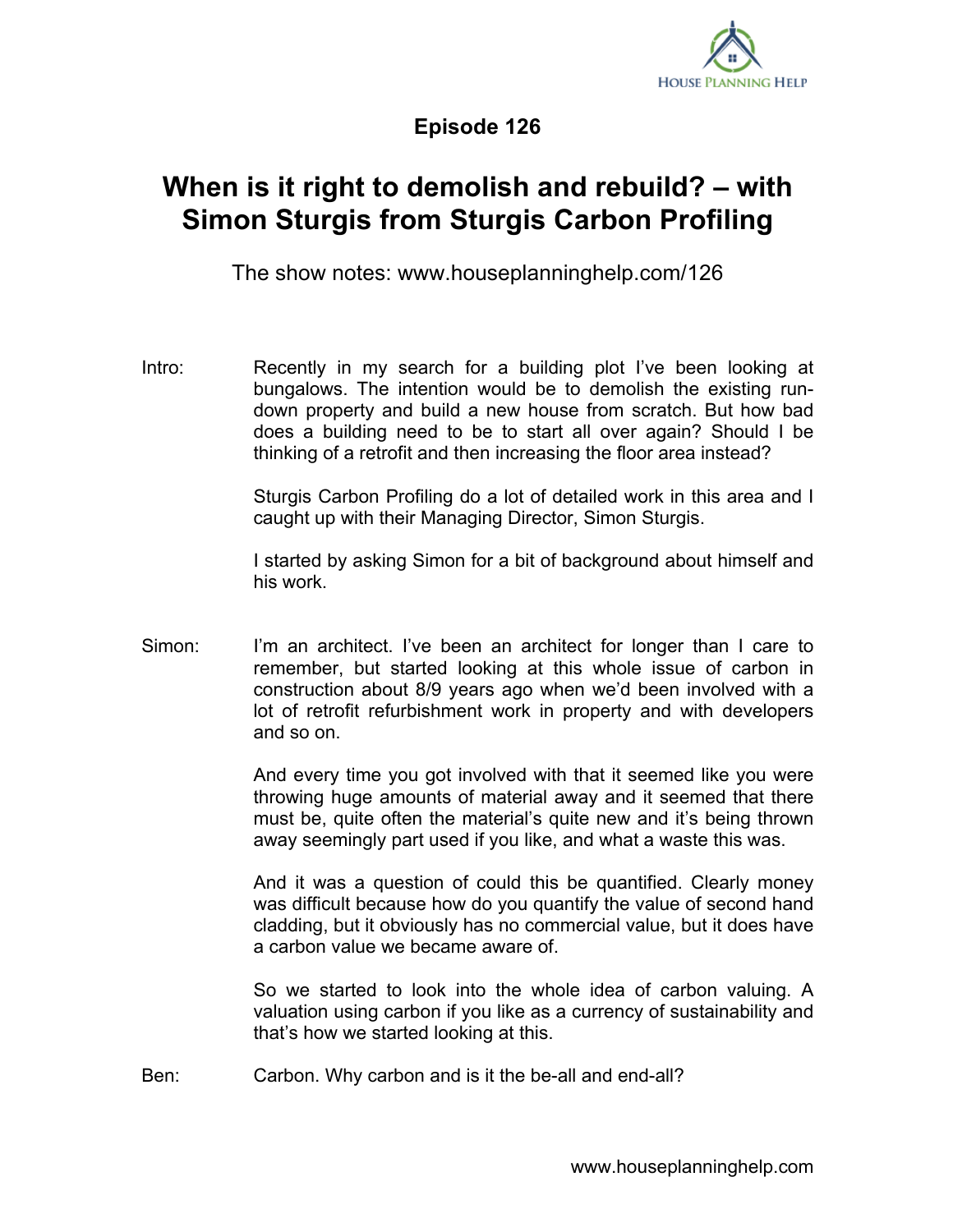

Simon: Well it was really started with I suppose looking at the fact that energy use in buildings was already being measured, so if you're talking about day to day energy use, that's what people are familiar with. So just coming up with something that was equally familiar but relating to materials, and of course if you're using energy that is clean if you like, i.e. it's made without doing something negative, then what's the problem? So the problem really revolves around the negative aspects.

> So carbon as we describe it, or carbon emissions, is a short hand for greenhouse gases, of which carbon is the biggest, or carbon dioxide is the biggest. So if you like it's a slightly sloppy shorthand for looking at things.

> So having identified that in the sort of operational side of things, we then said well how does that reflect? Can that be measured in an equivalent way in materials? And of course the answer is yes it can, because to make anything takes up energy, and depending on where it's made determines the sort of energy. So for example if it's made in Norway you're probably using hydroelectric which there's nothing wrong with that. If you're making it in Germany say, increasingly you're going to be using lignacite which is really bad. So it's really understanding the impacts. If you're making things in the UK you're obviously using oil and gas, so what are the impacts of those things? So it's really understanding that and trying to redirect our ability to make things away from if you like damaging carbon intensive technologies.

- Ben: Every time we build a house there is an impact behind it and it's very difficult to see it. Someone like me as a layman for example, I want to build my own house and I've been to a plot where there was an old run-down bungalow. And I look at that and think do you know, I want to knock it down, to be able to get the property that I want. But I'm sure there's more that should guide my decision.
- Simon: Well I think there's a couple of things. The first thing is that the material, i.e. the bungalow, is a carbon asset. It has a value and the question I suppose is, is it suitable for what you want? But it's not just a one-off decision because inherent in this whole idea of thinking is the life span, life expectancy or life cycle if you like.

So if that bungalow let's say is really poorly made and is about to fall apart well then you're probably better off removing it, disposing of it in as better way as possible, or recycling it as best as possible, but building something in its place that either fulfils if you like a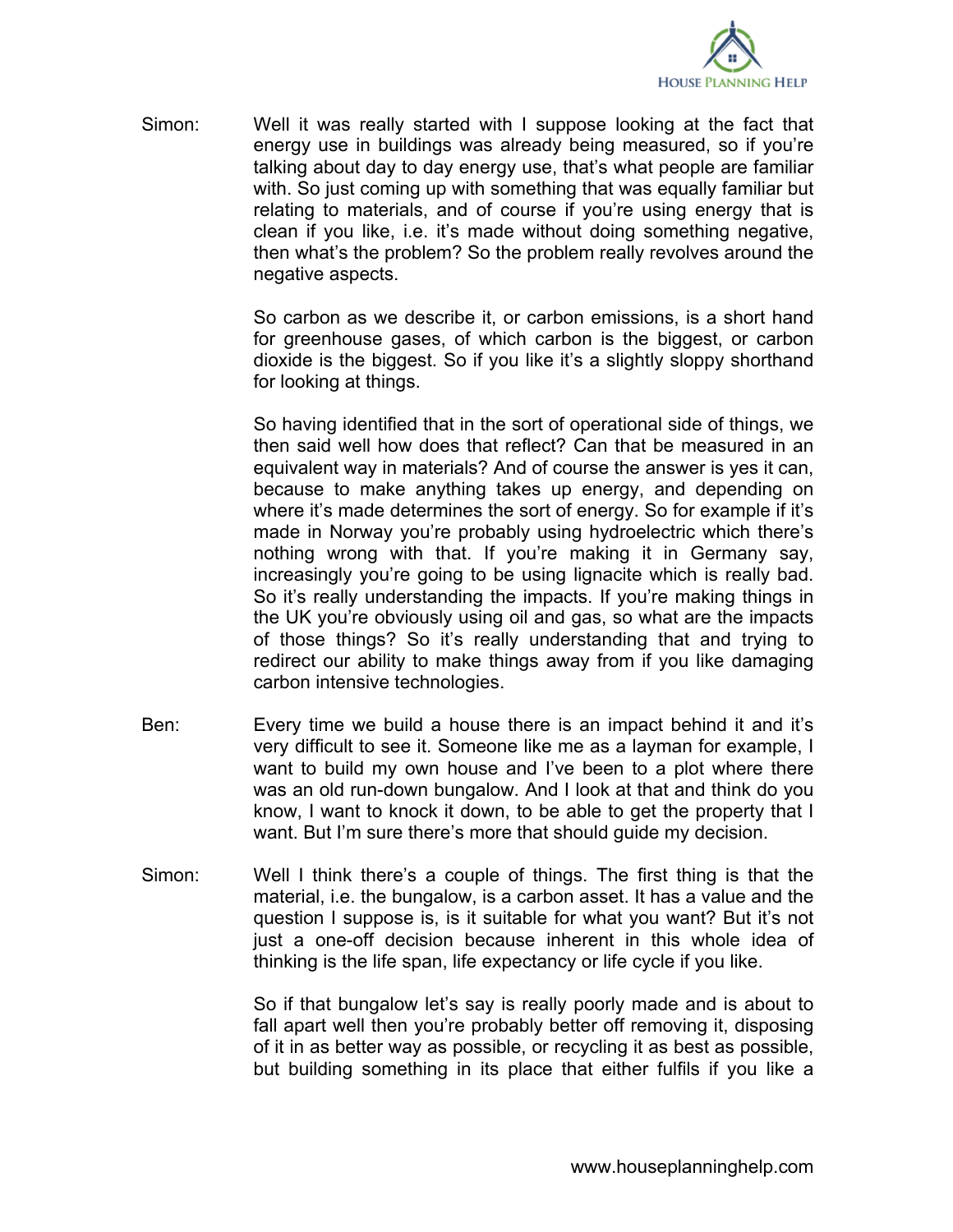

durability factor that the previous building didn't have, so that the building will last a long time.

And obviously if you're talking about Victorian or Georgian terrace houses, they've been around for a hundred, two hundred years without much problem. Yet for some reason today we tend to think of anything that lasts more than 20 years as being an achievement, which seems ridiculous.

But also the other way to look at it is whether the building you're building is capable of easy recycling and adaptability and re-use. So if for example your house is made of, your new house made of bricks, well you're probably confident that's going to last you hundreds of years potentially. If on the other hand let's say you build it out of timber, you might say well it's not going to last me as long but at least I can adapt it and change it and re-use it and move it and do sort of other things with it.

So depending on your agenda in terms of where you want to go with your property, will determine the kind of lowest carbon outcome. And it's partially to do with recyclability, it's partially to do with life span and longevity.

- Ben: How can I as a layman assess that, or do I need to hire the services of someone?
- Simon: It's a good question! I think it's difficult. I think in some respects, well I'll tell you there's one example. We did a report for Westminster City Council English Heritage on exactly this topic, called Low Carbon Retrofit in Soho, which gives you some clues on this and gives you simple guidance. And that was published about 2 or 3 years ago.

But I think it's probably kind of common sense. If you're building something that is not durable, is likely to fall to pieces, badly made, well you're probably putting carbon into the atmosphere which you're going to have to repeat the process relatively soon. So it's about building well, a lot of it quite simply.

Ben: And the life cycle side of this is tricky though isn't it? Because I might go into this with the intentions of this will be here for 100/150 years, and there are cases for example where people build these energy efficient houses, or I can think of one supermarket for example where they were shouting about how good it was, and then 10 years later, because of land prices they've demolished it and something else has gone up there. Probably housing!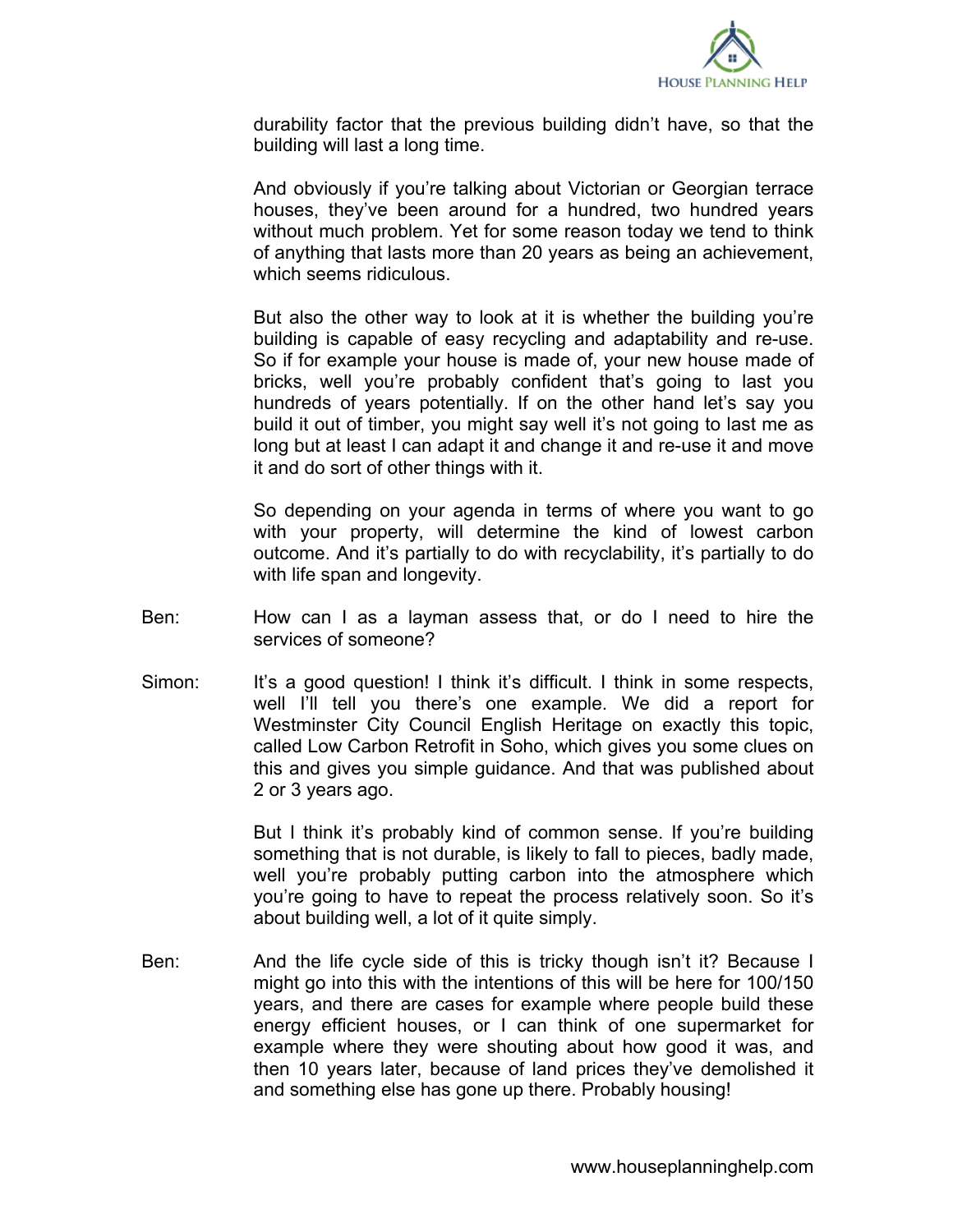

Simon: Well this is a perennial problem. I mean in the City of London I think the average life expectancy of an office building is about 17 or 18 years. So you think of the carbon investment and then as you say, and the disposal is obviously crazy which is why I think if we could move to a model, and some people term this 'circular economy' where you build with the expectation that when you've finished with the building it can be re-used, not necessarily in the same place but it can be taken apart, the elements distributed and re-used in other buildings.

> But of course that requires planning at the outset for an eventual disposal and that means changing people's mind-sets because most people when they build a building, build it, certainly if you're a property developer or a supermarket owner shall we say, you are probably building it for a 20 year use, after which it's of no interest to you what happens to it. And that's really not good enough. I think it's a question of saying can we build buildings that can be moved.

> Now interestingly enough we did a project with a well known shed and office sort of developer who builds all over Thames Valley and elsewhere in the UK, and they had a building that was 10 years old. It was a two-storey shed-come-office. And we helped them take it to pieces, move it a mile to a better location and reassemble it. And that was for a building that hadn't been designed to do that. Yet because of the way it was constructed, it was steel bolted, it had aluminium cladding, we actually re-used something like 70% of the material. The cost of that process was cheaper than by about I think it was about 25% / 30% cheaper than a new building of the same size. And the carbon benefits were significant. I mean we didn't have to build a new building, we moved an old building and took it apart and tidied it up as we went.

> So it can be done. It's just a question of will and intention. So I think it is changing mind-sets. It's a cultural issue as much as anything else.

- Ben: Even us just talking about this, I'd realised that although I want to build a home, that has never even crossed my mind about perhaps it being taken down at some point and used again. Is this about the materials that we're using or is this out of our control really?
- Simon: I think it's a combination. I think it is partially the materials but it's also what you build. I mean the office I'm in is a Victorian warehouse. It was originally designed, well it was put up, for making the metal stays in corsets in sort of 1900. And then went on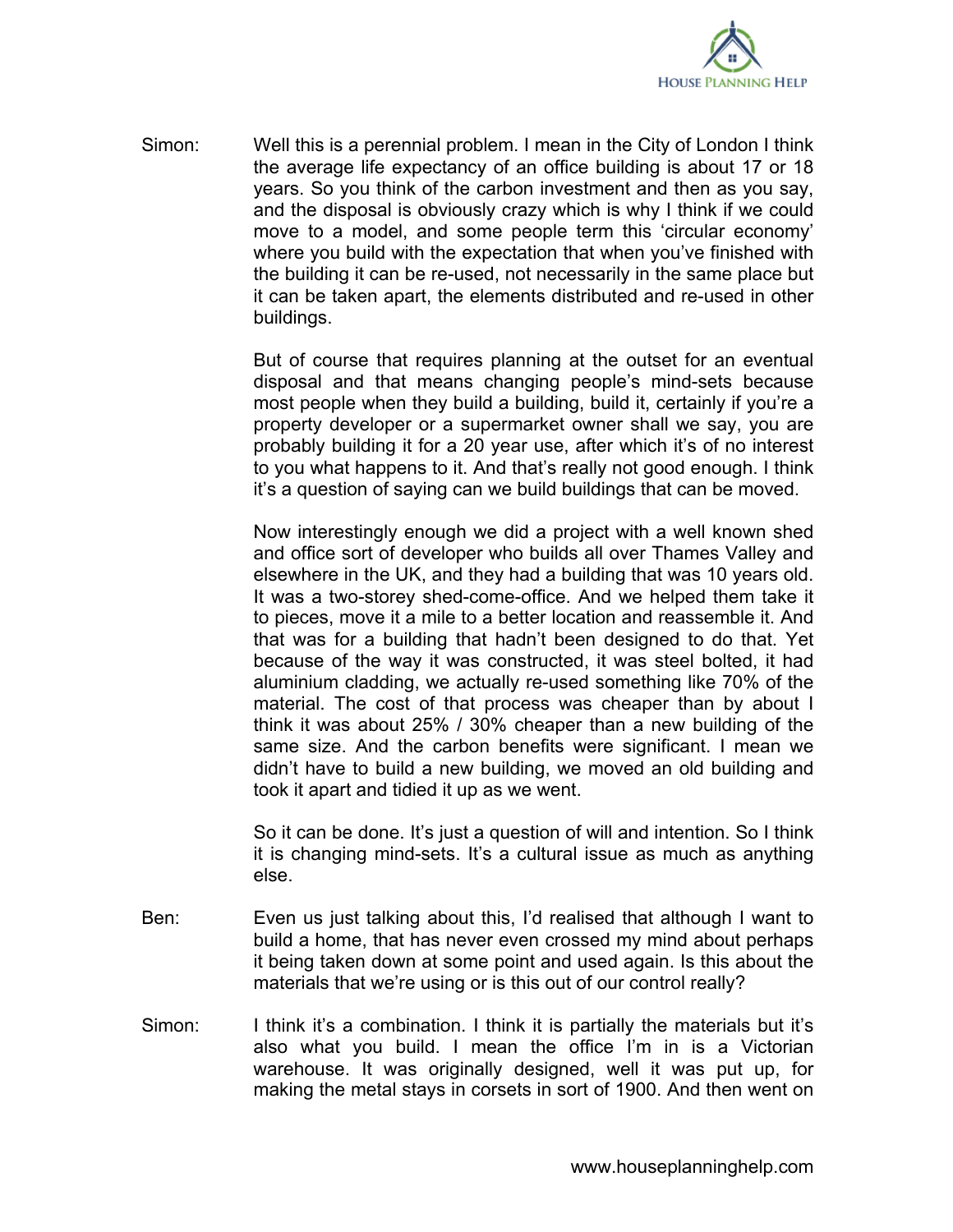

to make tape measures, and we're using it as a studio. The point being that it's a very simple, basic shape. It was robustly built. It's capable of easy change and adaption. It doesn't need to have exotic things doing. It doesn't need to be, the fundamentals are good. It could do with performing slightly better environmentally I would accept that! But as a basic prototype it's fine.

And I think we can point to a lot of certainly Victorian buildings, and interestingly enough I think a lot of 1960s type buildings are under valued. I mean 1960s buildings typically are very simple, concrete frames which are actually very adaptable and capable of all sorts of use. But of course they tend not to have the biggest possible footprint and people want to build a bigger floor place. But as a sort of generic type, they are flexible. And funnily enough they're probably in some ways more flexible than say 1970s buildings.

So you know it's a question of understanding how things, as much as the material is used as how they're actually laid out and conceived.

- Ben: Can we talk a little bit about the demolition process, and I can think of a couple of factors: there's transport, there's putting it into landfill, you've talked about recycling. Are there any other factors that we need to get in our mind that this is what's happening when we demolish something?
- Simon: Well I would like to get to a model where demolition is followed by re-use, rather than demolition is followed by disposal. And that comes back to the circular economy notion again. That when you demolish, demolish kind of sounds destructive. You have sort of visions of big metal balls smashing things to pieces. I think demolition would be far better if it was more of an incremental thing.

And I think there's interesting social issues here too, because for example there is the Social Value Act which the government passed, which enables you to put a value to social benefit through what you do with property.

If I can give you an example, so at the moment if you take apart, let's say a Victorian house and you pile up all the bricks, first of all you've got to clean them. So that's an expensive process. It's actually cheaper to buy new bricks than it is to buy recycled bricks. So of course you buy new bricks. But if the process of cleaning those bricks was paid for through social value, in other words it was done by people that would otherwise be say in prison or whatever, in other words they are part of a sort of social healing process, and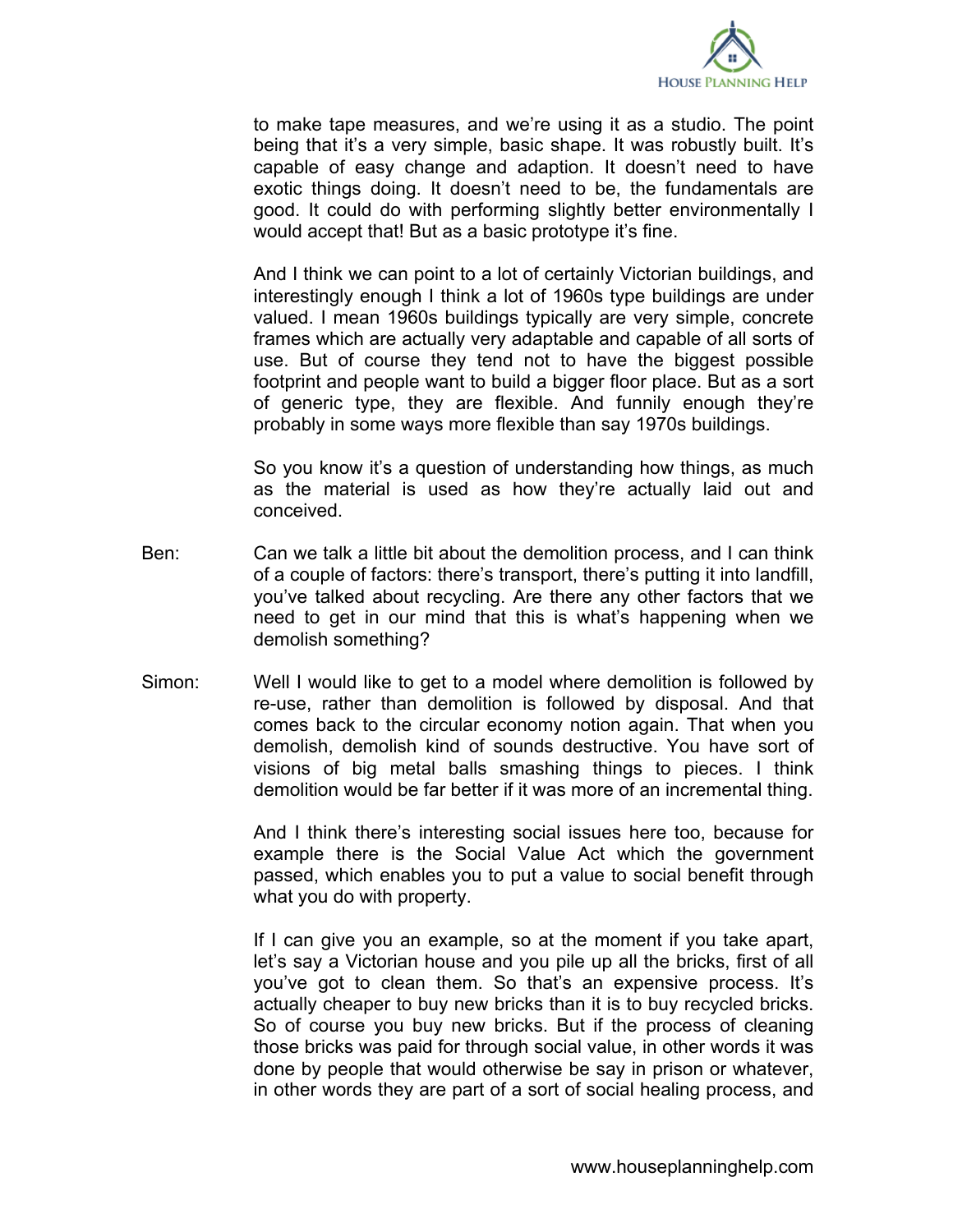

that saves money to the developer, in other words they can now buy recycled bricks for the same money as a new brick, then a) you're contributing to social issues, but also you are helping the demolition process become a positive rather than a negative. It's turning it into things that can be re-used.

So I think again there's a sort of re-modelling but equally it's a question of making the right choices at the beginning. So with bricks, if you use cement mortar which is very rigid, you can't take that off a brick with ease. So when you come to demolishing the building you simply won't be able to re-use those bricks. If you use a lime mortar which of course was what they used frequently when they were originally built, the lime mortar comes off relatively easily. So yes the brick can be re-used.

So I think that it comes back to the point that you've got to think about this from the outset. That if you wish to re-use things you've got to decide how you're going to put them together in the first place. I've used a brick but there's no reason why it can't be done with steel, aluminium, glass, plastics. The same conceptual approach can apply to all sorts of things.

- Ben: And is the incentive wrong? Just moving this on, you mention a couple of factors there about trying to encourage more recycling, but for tax as well, VAT on a new build is going to cost zero versus a retrofit which is going to come out at 20%.
- Simon: Yeah, I think that's obviously a big issue. I think it's always going to be, unless we've got a change. But I think that being said we are finding that a lot of clients that we work with who own large, if you like existing portfolios of property, they find a way to do it. And they find a way to do it to make money so it can't be that difficult.

I think it's true that if your location has a premium value it's going to be easier than if you've got a house in the middle of nowhere. But all these things, it can be done but obviously it's not going to be as profitable. But if that's not your primary driving motive but it's a motive then you can achieve these things I believe.

- Ben: When it comes to demolition, are there any regulations that say you can't demolish a building?
- Simon: Well the first one that jumps to mind is listed building consent. So if a building is listed, or for that matter in a conservation area, you can't just knock them down. You have to get approval for the replacement as much as anything else. So that's one.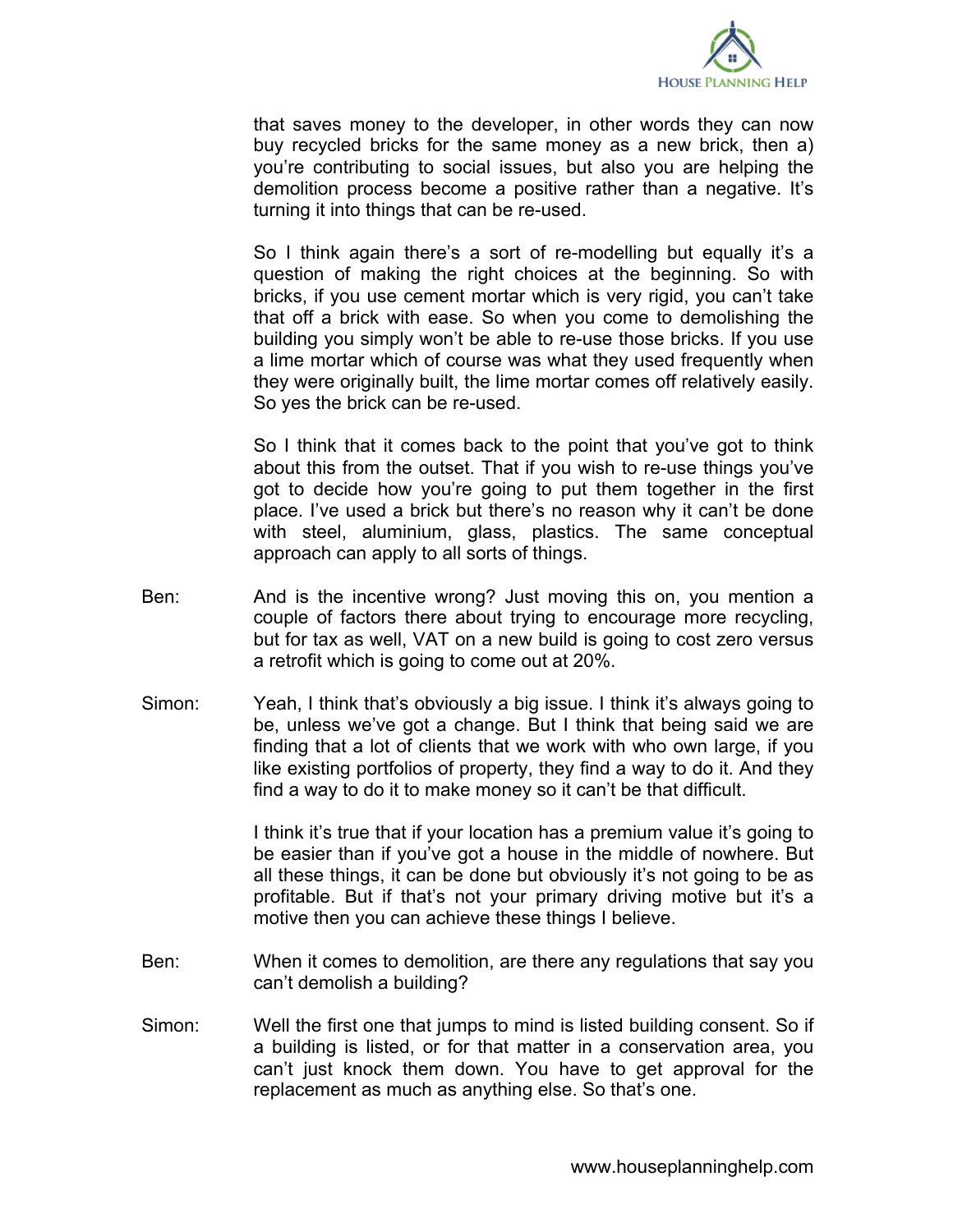

I suppose in certain areas there's going to be health and safety issues I guess about dropping buildings next to sort of sensitive sites or over if you're next to railways and things.

I suppose the only other point would be that you can't just demolish a building if you're next door to somebody else. You have to do party wall type stuff, so you have to get surveyors involved. So if you're planning to demolish a building you need to check all of those things out: planning, adjoining owners and so on.

- Ben: You go into a lot of detail with many of the things that you do, and I'd like you to talk through one piece of research that you brought to my attention. Do you want to start explaining it?
- Simon: We do articles for Building magazine every 6 months on carbon economics and we did one a few years ago now which was looking at three different scenarios.

The first scenario was maintaining an existing Victorian terraced house, and what the carbon cost of that was. And of course when you draw a graph of it the carbon cost is principally heating and basically that kind of energy use. So it's what you might describe as regulated energy use. In other words covered by building regulations.

The second scenario was looking at what you did if you took that Victorian house and you upgraded it. And you upgraded it to a high standard, and I think it's what's known as 'fabric first'. But what it basically boils down to is lots of insulation, making sure it's appropriately airtight but has the right ventilation and so on. And of course to do that takes a certain amount of material going into the building, i.e. insulation and the like. But what it does do is it makes a huge difference to the performance and the requirement for heating.

The third scenario we looked at was a brand new Passivhaus. What a Passivhaus is, is it's based on a German idea but the idea is that the building performs to such a high standard that you need virtually no heating during the winter months because it's very well insulated, it's got triple glazing, it's got no leaks in the building, it's airtight to a phenomenal level and so on.

And what we discovered was that, and it was a fairly small sample but we what we discovered in our analysis was that it was actually in over all environmental terms, in other words, looking at both the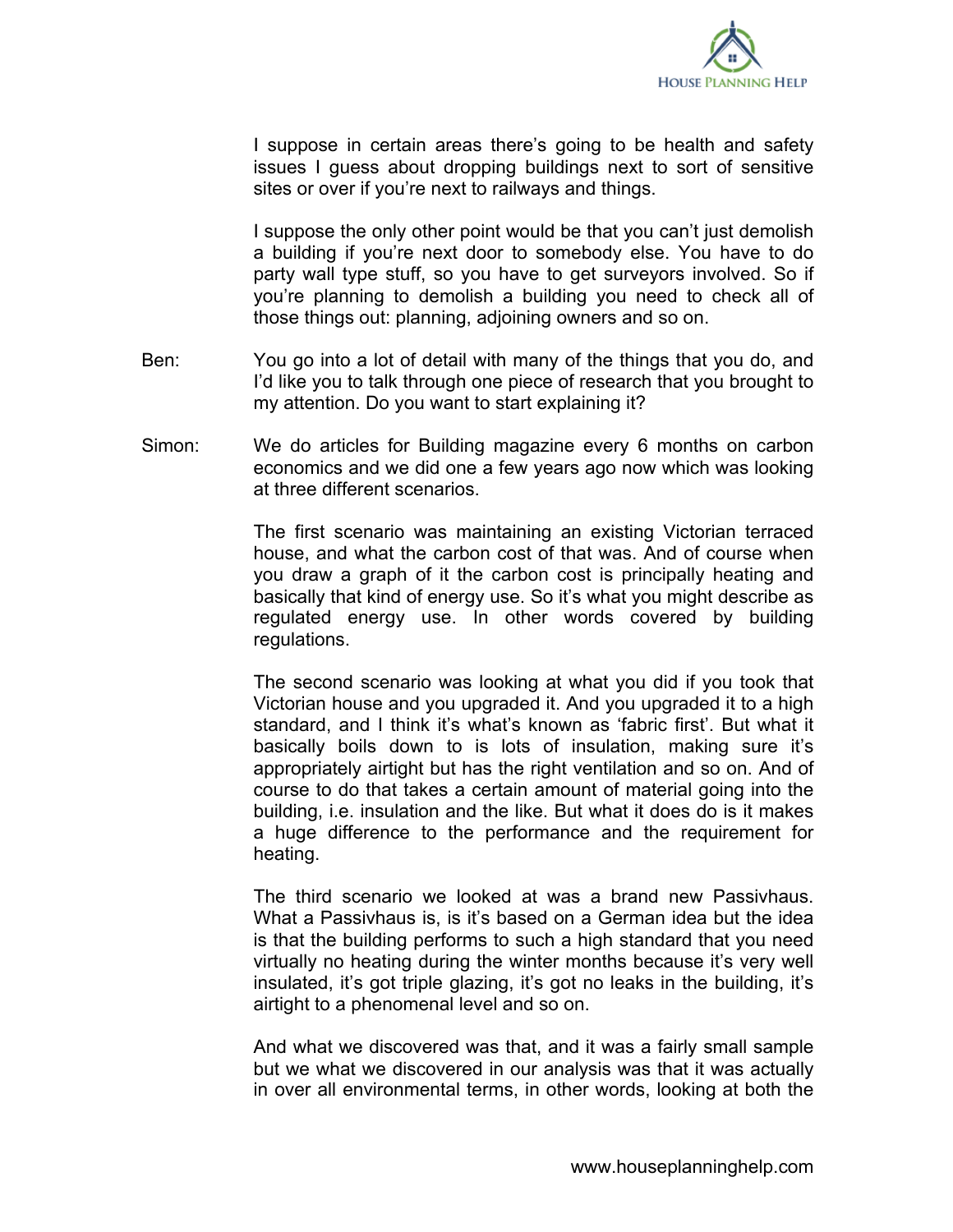

carbon emissions from the materials combined with the carbon emissions from day-to-day use, that it was better to retrofit to a high standard an existing terraced house than it was to build a new terraced house. And the reason being, that to build that building consumes a lot of energy. You've got to produce all the bricks, you've got to produce all the materials that go into it, whereas retrofitting is obviously you have to use a certain amount of material but the building is fundamentally there.

And our analysis I think was over a 60 year period but it doesn't really change if you go to 80 or even 100 years because you're replenishing the building. You're putting more maintenance and so on into it. So it's not necessarily the case to say you should demolish Victorian buildings if you want to get a highly efficient carbon outcome. You need to make them work better.

- Ben: And is it largely because of the example that you have selected? Would that work with different types of buildings? You talked about the 1970s, if you've got some of those buildings, or are you starting to go into a trickier trade off that you're not quite sure what's there? It might be tougher to bring up to EnerPHit standard?
- Simon: One of the issues is things like how much glass there is. If you've got a highly glazed, say office type building, then you've got a problem anyway because highly glazed buildings if you've got double glazed units, double glazed units only last about 40 or so years, after which they have to be replaced. And that typically means taking the whole façade to pieces if you've got a fully glazed building.

If you've got a sort of traditional house type model where you've got individual windows and of course they can be replaced as they fail, so there's an interesting range of issues coming out of that. But I think the answer is probably that it's a combination again of durability against ability to adapt and change.

- Ben: And in terms of constraints, we know that a lot of buildings do get demolished. The constraints of a retrofit must be deterring people, or are there other factors?
- Simon: Well the first point is I suppose, I never quite remember the numbers but something like 80% of all buildings that we build by 2050 are already built. So that's probably an erroneous number but the quantum kind of gives you an idea that most buildings already built that are going to be here over the next 40, 50, 80 years, so it is all about retrofit. Retrofit is obviously the biggest thing.